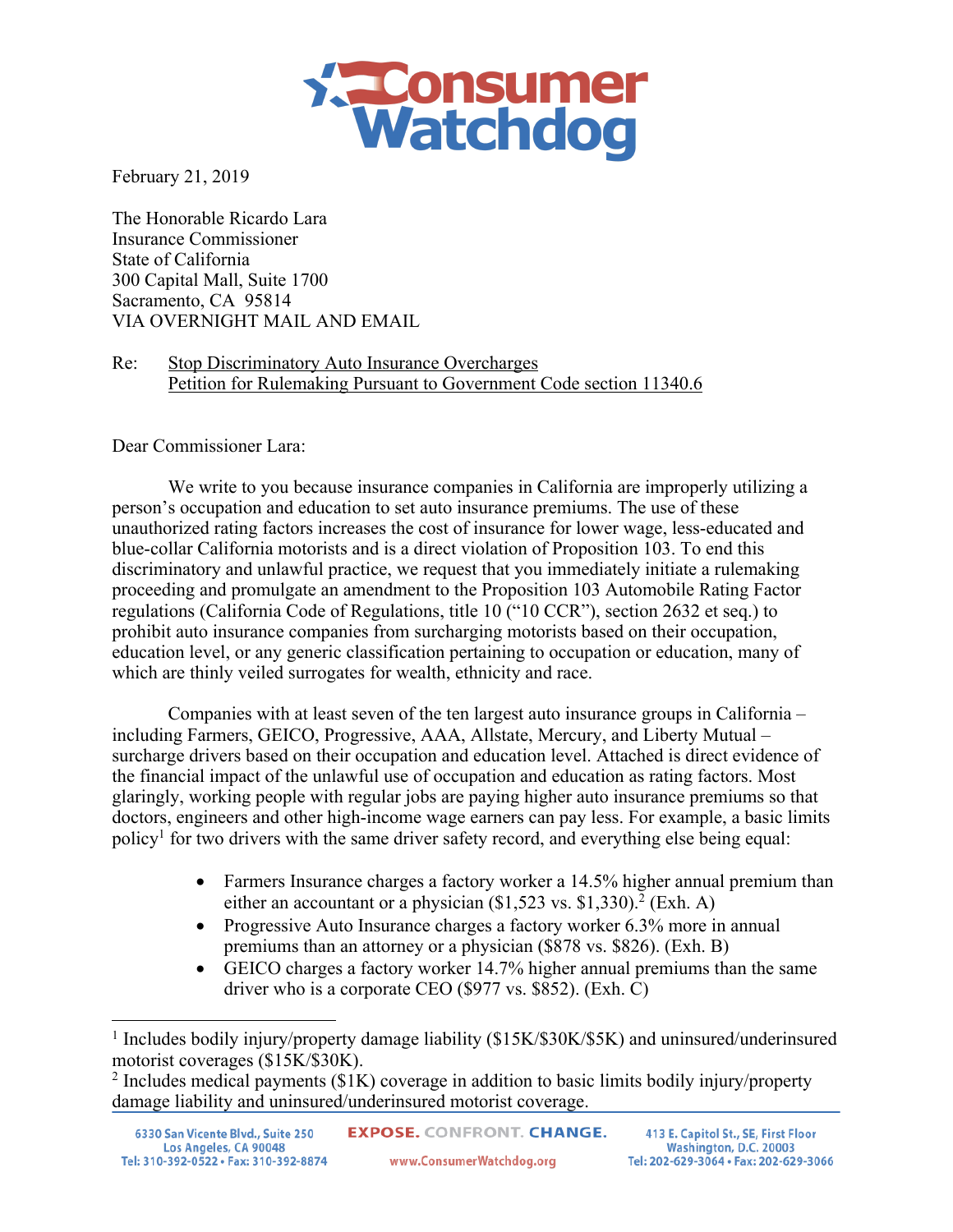Insurance Commissioner Ricardo Lara February 21, 2019 Page 2 of 7

Working people without college degrees are similarly paying more. For example, Progressive Auto Insurance charges an office manager with a high school diploma a 6.3% higher annual premium than the same driver with the same occupation who has an undergraduate degree (\$878 vs. \$826) (Exh. D). AAA charges a driver who is not a member of a college/university alumni association an 8.1% higher annual premium than a driver who is a member of an alumni association (\$1,017 vs. \$941) (Exh. E).

These recent premium quotes, obtained by Consumer Watchdog, support the findings of a national study by the Consumer Federation of America (CFA), which determined that "some major auto insurers charge higher rates to drivers with less education and lower-status jobs," and concluded that "auto insurers are discriminating on the basis of income and race" – including in California. For example, GEICO was found to charge a factory worker in Oakland, California with a high school degree 33% more than an executive with a college degree with the same driver safety record, and everything else being equal. Liberty Mutual was found to charge a factory worker 20% more than an executive (\$1074 vs. \$892). (Exh. F, "Major Auto Insurers Charge Higher Rates to High School Graduates and Blue Collar Workers: National Consumer Survey Reveals that Large Majorities Reject the Use of Education and Occupation in Setting Auto Insurance Rates," July 22, 2013, p. 1, 2.) "States should prohibit the use of these demographic factors that bear no logical relation to insurer risk," CFA concluded.

Most insurance companies do not disclose how many people are impacted by their education and occupation surcharges. Farmers' rate filings approved in October 2018, however, do disclose data about average premiums by coverage and number of drivers we can use to extrapolate the approximate cost per year to Californians of these discriminatory surcharges by this one company.

The prior approval rate template submitted by Farmers for drivers with its "Regular" (non-professionals) program proposed an average base premium of \$815 for bodily injury/property damage liability and uninsured motorist coverages for approximately 1,264,400 projected drivers. It proposed an average base premium of \$715.79 for the same coverages for approximately 431,104 drivers in its "Business and Professionals Group I" program (Exh. G). That is to say that the approximately 1.2 million regular drivers insured by Farmers each pay on average \$99.21 more per year than the higher-income professionals in the Business and Professions Group I program. Collectively, that overcharge amounts to approximately \$125,441,124 a year based solely on occupation.

These unfair surcharges drive up the cost of insurance for people who can least afford it. They also skirt civil rights protections to allow insurers to charge non-white, lower wage drivers more. Take for example California's approximately 2.5 million undocumented immigrants.<sup>3</sup> Most are from Latin American countries and work disproportionately in low-paying industries including agriculture, child care, restaurants, hotels and construction.

In 2013, the legislature enacted AB 60 giving undocumented immigrants the right to obtain drivers licenses in California. By April 2018, according to the California Department of

 <sup>3</sup> Public Policy Institute of California, "Undocumented Immigrants in California," March 2017. https://www.ppic.org/content/pubs/jtf/JTF\_UndocumentedImmigrantsJTF.pdf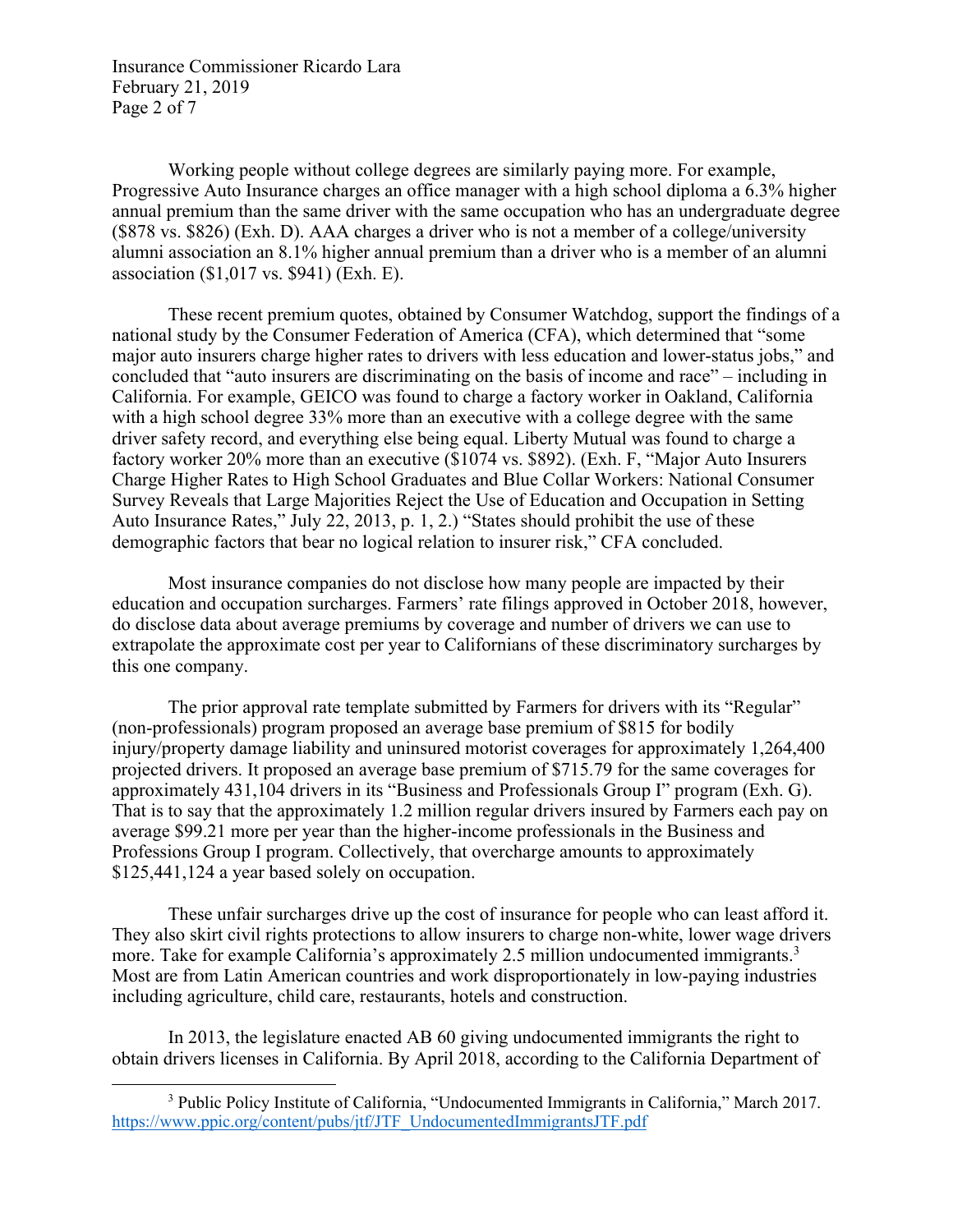Insurance Commissioner Ricardo Lara February 21, 2019 Page 3 of 7

Motor Vehicles, more than 1 million individuals had obtained licenses under the law. Yet California also mandates all drivers have auto insurance coverage. To drive legally and prevent seizure of their vehicles, and to protect other drivers on the road, those million new drivers must have access to affordable insurance.

The average basic liability insurance premium in California was \$520.81 in 2016.<sup>4</sup> Drivers with GEICO pay 14.7% more a year for not having a high-paying job. If one million newly-licensed drivers with low-wage jobs sought insurance coverage from GEICO, they would be overcharged \$75,517,450 a year. This financial impact is borne by those drivers who are least able to afford it.

Undocumented drivers are, of course, only some of the millions of drivers impacted by this discriminatory practice. In 2017, just 32.6 percent of Californians over the age of 25 had a bachelor's degree or higher. That number falls to 12.2 percent of Latinx and 24 percent of black Californians with a bachelor's degree or higher. 5

Communities of color in California also earn less and hold less wealth overall and thus bear a disproportionate burden from these surcharges. The California Senate Office of Research notes, for example, that, "for 2010-14, Latinos tended to earn less than non-Latinos and were underrepresented among higher income brackets, overrepresented at lower income brackets, and more likely to live in poverty."6 White households in Los Angeles in 2014 had a median net worth of \$355,000. In comparison, Mexican and African-American households had a median wealth of \$3,500 and \$4,000, respectively.<sup>7</sup>

A large percentage of drivers in California from lower-income communities of color thus pay more to fund discounts for a small cadre of college-educated, well-paid professionals. They should not, as the use of these characteristics is already illegal in California.

# Proposition 103 Bars the Use of Unapproved Rating Factors

Prior to Proposition 103, "'California ha[d] less regulation of insurance than any other state, and in California automobile liability insurance [was] less regulated than most other forms of insurance.'" (*20th Century Ins. Co. v. Garamendi* (1994) 8 Cal.4th 216, 240, *quoting King v. Meese* (1987) 43 Cal.3d 1217, 1221.) In particular, automobile insurance companies were free to set rates by whatever method they chose, often setting premiums based upon personal characteristics beyond the control of the applicant, or on factors that were completely unrelated to how safely the insured drove. Among these arbitrary rating factors were education level,

 <sup>4</sup> National Association of Insurance Commissioners, "2015/16 Auto Insurance Database Report," 2018. https://www.naic.org/prod\_serv/AUT-PB-15.pdf

 $5$  United States Census Bureau 2017.

https://factfinder.census.gov/faces/tableservices/jsf/pages/productview.xhtml?src=CF

<sup>6</sup> California Senate Office of Research, "A Statistical Picture of Latinos in California 2017 Update," July 2017.

https://latinocaucus.legislature.ca.gov/sites/latinocaucus.legislature.ca.gov/files/forms/Statistical%20Pictu re%20of%20Latinos%20in%20California%20-%202017%20Update.pdf

 $7$  Duke University, et al, "The Color of Wealth in Los Angeles," March 2016. http://www.aasc.ucla.edu/besol/color\_of\_wealth\_report.pdf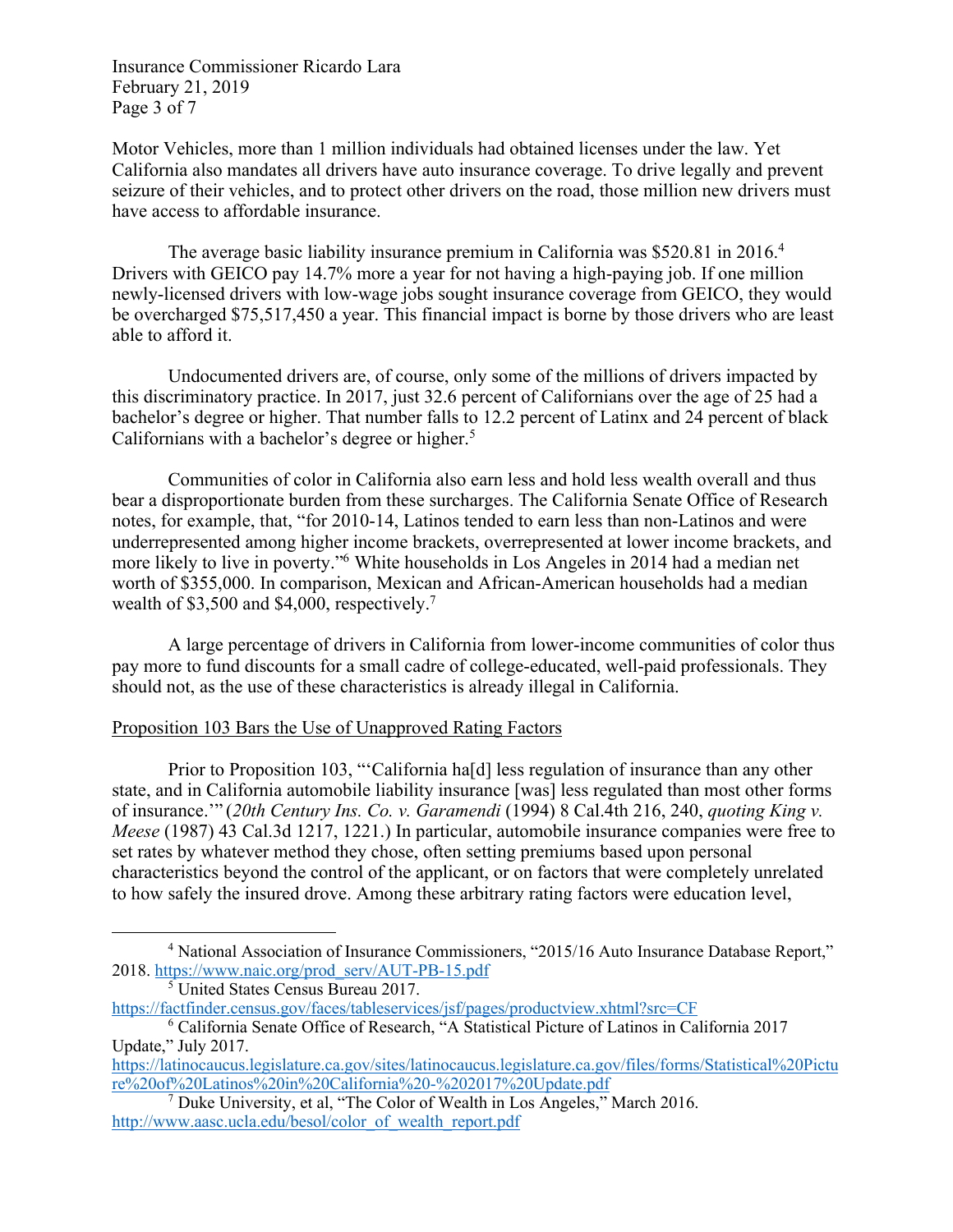Insurance Commissioner Ricardo Lara February 21, 2019 Page 4 of 7

employment status, nature of job or business, and place of residence. (National Insurance Consumers Organization, *Insurance In California: A 1986 Status Report For The Assembly*, October 1986.)

In 1988, finding that "the existing laws inadequately protect consumers and allow insurance companies to charge excessive, unjustified and arbitrary rates," California voters established a process by which the rating factors used by insurance companies to set auto insurance premiums are strictly regulated. Insurance Code section 1861.02(a) requires that premiums be determined principally by three specified rating factors – the insured's driving safety record, annual mileage, and years of driving experience – and, to a lesser extent, by any optional rating factors that "the commissioner may *adopt by regulation* and that have a substantial relationship to the risk of loss." (Ins. Code § 1861.02(a)(4) [emphasis added].) The current list of authorized optional rating factors can be found at 10 CCR 2632.5(d). (See Exh. H.) The use of any rating factor that has not been adopted by the Commissioner by regulation – that does not appear on that list – "shall constitute unfair discrimination," which is a violation of Insurance Code section 1861.05(a).

In recent years, insurance companies have sought to evade these legal requirements by marketing what they call "affinity groups" to California residents, promising premium reductions to those who qualify. Examples of "affinity groups" include generic categories of occupations such as lawyers, doctors, engineers, business professionals, college graduates, homeowners, and other "groups" fabricated by insurance companies solely for the purpose of discriminating against motorists to whom the insurance companies do not want to sell insurance. (See Exh. I, which lists the occupation classifications used by Farmers, Allstate, Mercury, GEICO, AAA, Progressive and Liberty Mutual to rate drivers as disclosed in their automobile rate and class plan filings insurers are required to file pursuant to Proposition 103.)

However, no insurance company has presented *any evidence* that any education level, occupation or any other so-called "affinity group" bears *any* relationship to the risk of loss, much less the "*substantial* relationship" to the risk of loss required by the statute. Nor has the Commissioner ever adopted, by regulation, any "affinity group" classification as an optional automobile rating factor. Moreover, because "affinity groups" have not been subjected to the automobile rating factor rules set forth in the regulation, it is possible that these classifications have a greater weight and impact on premiums than the three factors that the voters mandated be the principal determinants of auto premiums – a result that violates Proposition  $103<sup>8</sup>$ 

 <sup>8</sup> Insurance companies contend that "affinity groups" are authorized by Insurance Code section 1861.12. The argument is incorrect. Section 1861.12 was enacted to permit groups of *consumers* to independently join together to negotiate a "group plan" with a single insurance company. "Affinity groups," by contrast, are marketing schemes concocted by insurance companies based on impermissible rating characteristics such as occupational and educational status. The suggestion that "affinity groups" are authorized by section 1861.12 cannot be squared with section 1861.02; such an interpretation would establish a loophole in Proposition 103 that would allow insurance companies to evade the voters' explicit direction in section 1861.02 and the auto rating factor regulations that implement it. Obviously, the voters would not have enacted stringent regulation of automobile rating factors only to allow insurance companies to override section 1861.02 by creating an unregulated patchwork of "groups" that fit their preferred unfairly discriminatory rating categories.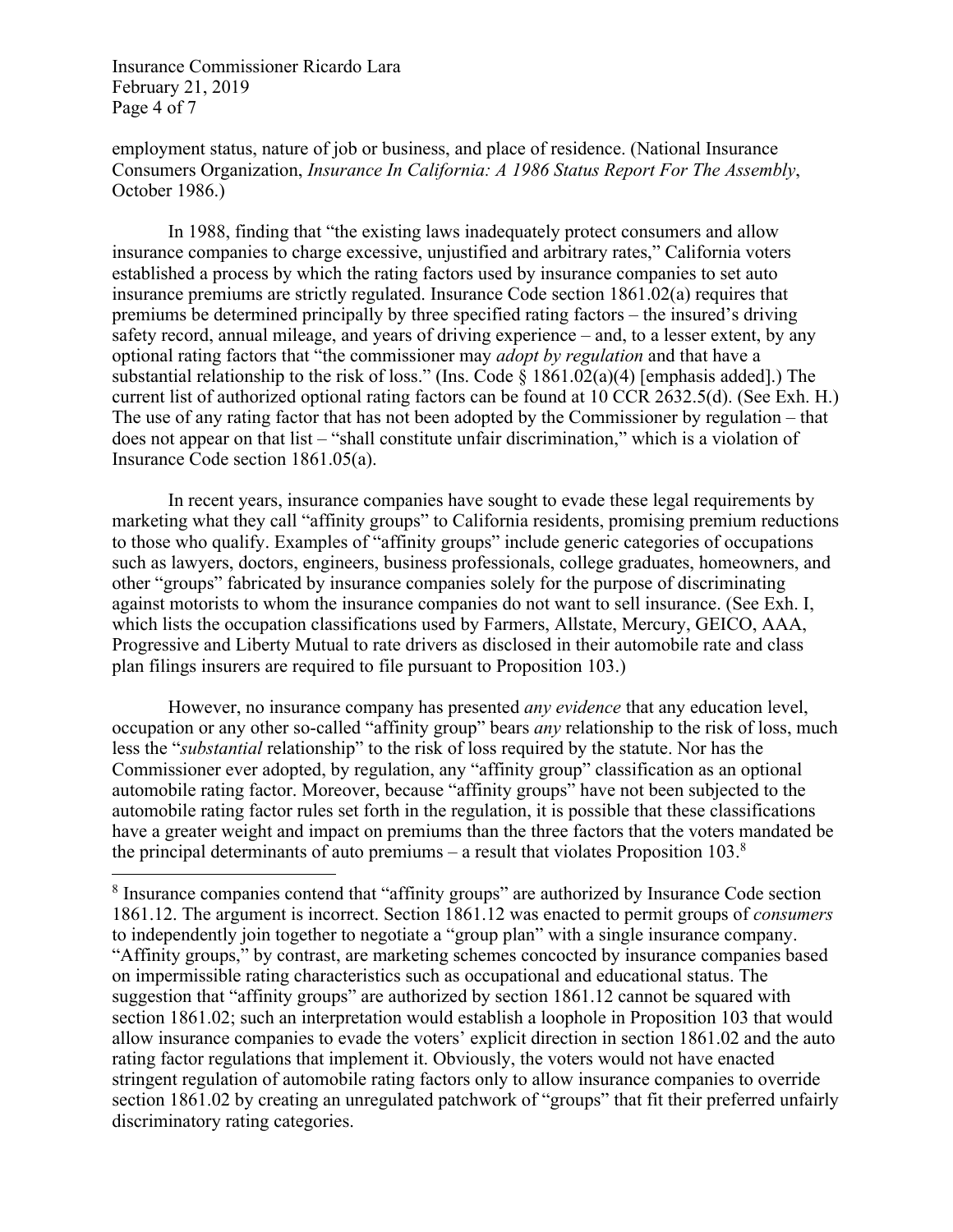Insurance Commissioner Ricardo Lara February 21, 2019 Page 5 of 7

Because the auto rating factor process established by Proposition 103 is a revenueneutral, "zero-sum" system (see generally *The Foundation for Taxpayer and Consumer Rights v. Garamendi* (2005) 132 Cal. App. 4th 1352, 1367-1368), those who aren't members of elite professions, people who have lost jobs or are otherwise unemployed, students, and retired people are paying higher premiums to subsidize those who do qualify. That is precisely the kind of arbitrary, unjust and discriminatory rating system that Proposition 103 was enacted by the voters to prevent.

### A Regulation Is Urgently Needed to Protect the Public

The Department last held three informal workshops on "affinity groups" in 2014-2015, but unfortunately that inquiry never proceeded to a rulemaking hearing or adoption of any regulation. As a result, a growing number of Californians are being subjected to unlawful surcharges.

The public rulemaking process established by California law and expressly required by Proposition 103 is the most efficient method for addressing what has now become a nearly industry-wide abuse. Indeed, in an Allstate auto rate proceeding, the Administrative Law Judge agreed with the insurer and the Department that a rulemaking proceeding was preferable:

As suggested by Allstate and the Department, a rulemaking proceeding would be a desirable way of resolving some of the doubts about the affinity programs, since, given the Department's consistent practice of approving them, a decision in this area could have far-reaching, industry-wide consequences. The many carriers using such programs, and the consumer organizations opposing or seeking to modify them, should have a full opportunity to be heard in formulating appropriate standards and clarifying regulations, and should not otherwise have the issues resolved in the context of reviewing a stipulated settlement of a single prior approval rate case.

(Proposed Decision, *In the Matter of the Rate Application of Allstate Insurance Company, Allstate Indemnity Company, Northbrook Indemnity Company*, File No. PA – 2013-00003, Nov. 14, 2013, pp. 24-25.)

Finally, a rulemaking will obviate the need for litigation to remedy the abuse. A proposed regulation is included below.

10 CCR 2632.4 Use of Rating Factors and Discounts is amended to add subdivision (c):

(c) No insurer shall use occupation, education level, or any surrogate for occupation or education level, or any generic classification pertaining to occupation or education, as a criterion for determining eligibility for an automobile insurance policy, or for determining automobile rates, premiums, discounts, or surcharges under Insurance Code sections 1861.02, 1861.05, or 1861.12 unless it has been adopted by the Commissioner as a rating factor as set forth in section 1861.02 (a)(4).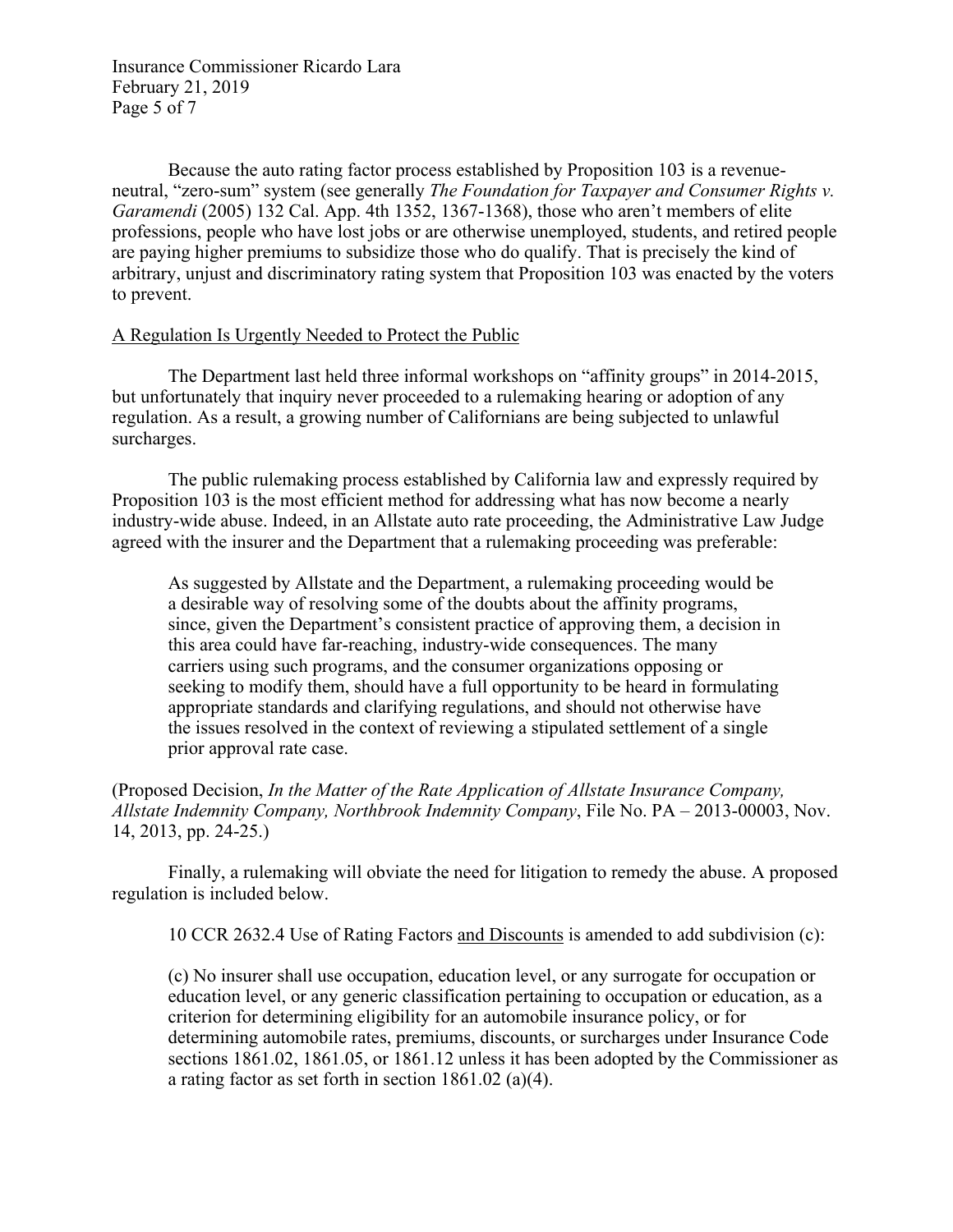Insurance Commissioner Ricardo Lara February 21, 2019 Page 6 of 7

### Authority for Petition and Rulemaking

The undersigned organizations submit this Petition pursuant to Government Code section 11340.6, which provides that "any interested person may petition a state agency requesting the adoption, amendment, or repeal of a regulation."

As Insurance Commissioner, you have both the authority and the responsibility to enforce Proposition 103 and in particular, to take such actions as are necessary to protect California consumers and to obtain full compliance with California law. (Ins. Code  $\S$  12921(a).) The courts have recognized that the Commissioner has the necessary authority to implement and enforce the requirements of Proposition 103. (*Calfarm Ins. Co. v. Deukmejian* (1989) 48 Cal.3d 805, 824.)

Insurance Code section 1861.02(e) expressly vests the Commissioner with the responsibility and authority to promulgate regulations to enforce the law's auto rating factor requirements.<sup>9</sup>

## Immediate Moratorium on Further "Affinity Group" Programs

In connection with this request for a rulemaking, the undersigned organizations ask that you immediately order a moratorium on the processing of any applications that propose new automobile affinity group programs or changes to existing programs, effective until such time as a regulation is promulgated. Imposing a moratorium on further agency action is needed to protect California consumers as well as public confidence in the integrity of the agency you oversee.

#### Conclusion

As California's elected Insurance Commissioner, you have the ability and responsibility to take immediate action to protect California's communities against the use of unlawful, unauthorized and discriminatory rating factors. We look forward to your response to this Petition within thirty days, as required by Government Code section 11340.7, and to working with you to end this discriminatory practice in California.

Sincerely,

Hang Rosempil

Harvey Rosenfield Consumer Watchdog

Amy Bach Guillermo Mayer

United Policyholders Public Advocates Inc.

<sup>9</sup> Your predecessors utilized this authority to promulgate an amendment to the auto rating factor regulations in circumstances identical to these. For example, in 2002, the Commissioner amended those regulations to bar insurance companies from applying the "persistency" optional rating factor in a manner that would allow an insurance company to consider an applicant's prior insurance coverage – a rating factor expressly barred by Proposition 103. (See Cal. Code Regs., tit. 10, § 2632.5(d)(11).)